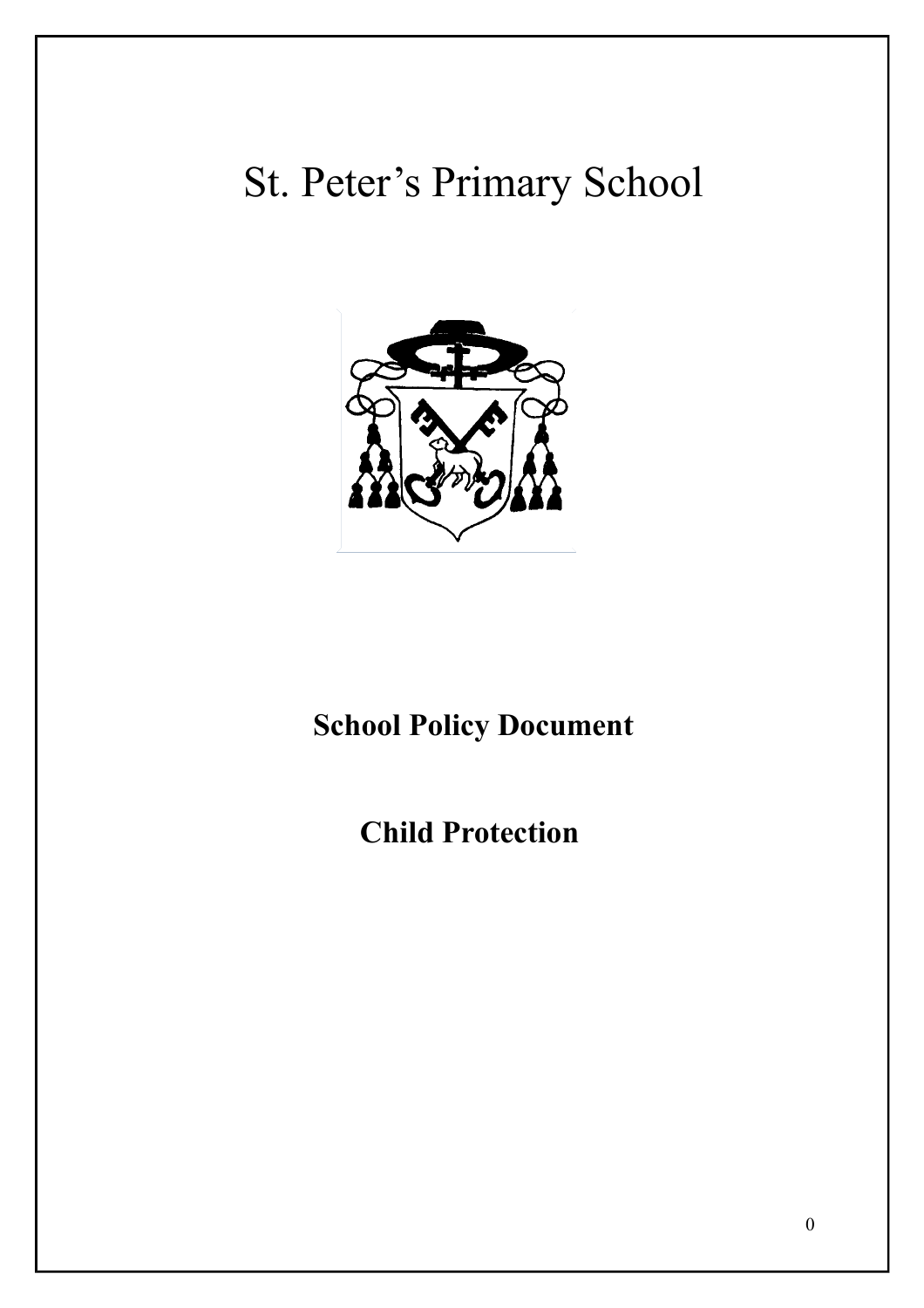### **SCHOOL POLICY STATEMENT ON CHILD PROTECTION**

We in St. Peter's believe that we have a primary responsibility for the care, welfare and safety of all children in our school. We recognise that the children have a fundamental right to be protected from harm and we will do whatever is reasonable to safeguard or promote our pupils' safety and well-being. We aim to fulfil this responsibility through the implementation of our pastoral care policy.

Our policy applies to all staff, governors and volunteers working in the school. The purpose of the procedures set out in this policy is to safeguard and protect our pupils by ensuring that every adult who works in our school understands action which is required if abuse or neglect of a child is suspected. The issue of child abuse will not be ignored by anyone who works in our school.

#### **Safeguarding Team**

Chair of Governors: Mrs Margaret Walsh Principal: Mrs Paula Alexander Designated Teacher for Child Protection: Mr Damian Laverty Deputy Designated Teacher for Child Protection: Miss Elizabeth McGrath Designated Governor for Child Protection: Miss Philomenna Bar

#### **Roles and Responsibilities**

#### **Designated Teacher – Damian Laverty to;**

- Provide training to all school staff including support staff
- Be available to discuss the child protection concerns of any member of staff
- Be responsible for recordkeeping of all child protection concerns
- Make referrals to Social services or PSNI Public Protection Units
- Liaise with EA Designated Officers for Child Protection
- Take lead responsibility for the development and updating of the school's child protection policy
- Promote child protection ethos in the school
- Write reports to the Board of Governors regarding child protection
- Maintain all records pertaining to child protection in a secure location (accessed only by The Safeguarding Team as appropriate)
- Keeping the school Principal informed
- Maintaining a current awareness of early intervention supports and other local services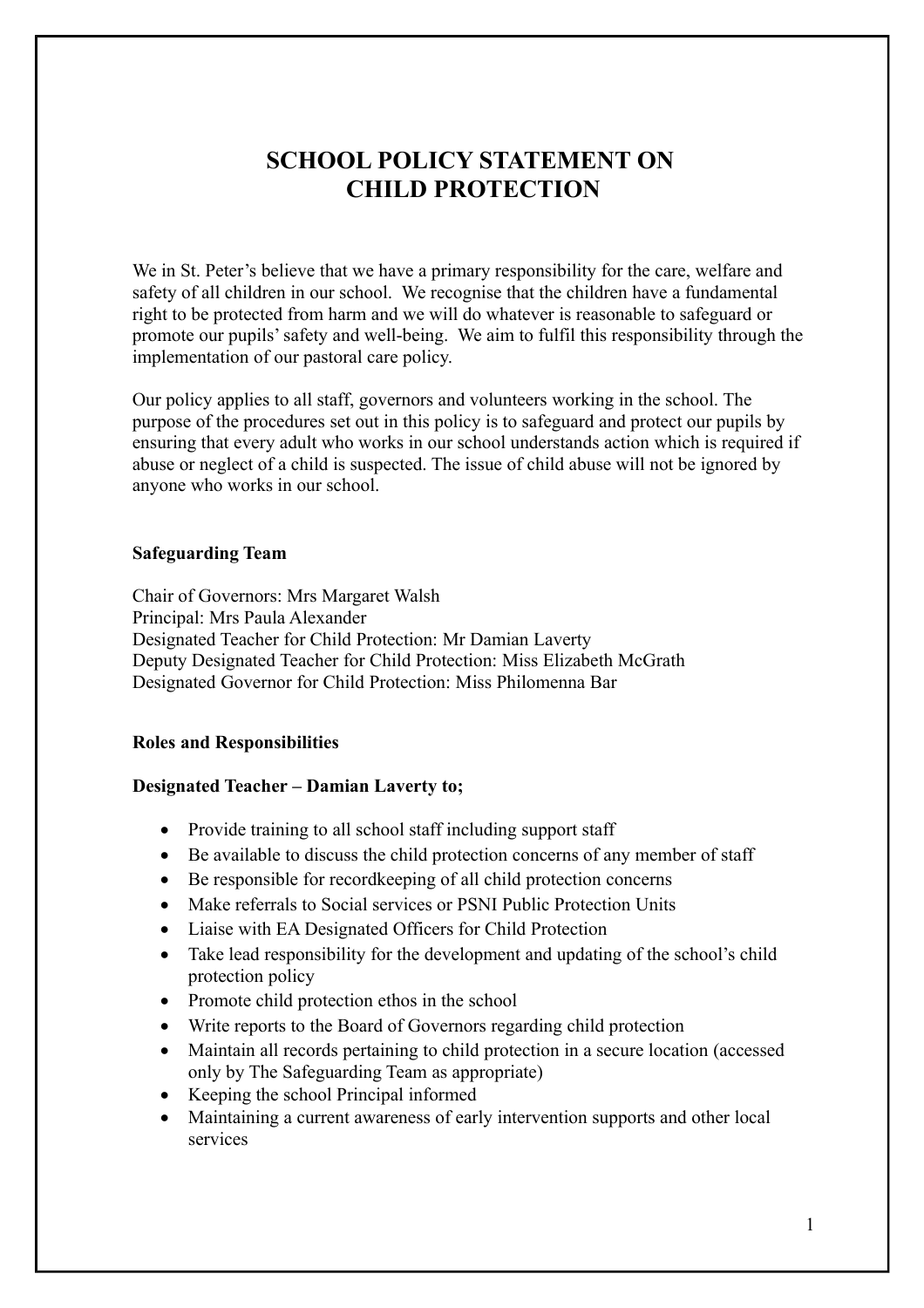#### **Deputy Designated Teacher – Elizabeth McGrath;**

- Support and undertake the duties of the Designated Teacher for Child Protection as required.
- In the absence of the DT the DDT will assume responsibility for child protection.
- To work co-operatively with DT fulfilling his/her responsibilities
- To work in partnership with DT so that he/she develops sufficient knowledge and experience to undertake the duties of DT when required

#### **What is child abuse?**

Child abuse means ill treatment or neglect leading to physical, emotional or sexual injury or harm. Child abuse can manifest in a number of ways and can involve a combination of the forms of abuse.

All members of staff are particularly well placed to observe outward symptoms, change in appearance, behaviour, learning pattern or development. We, in St Peter's, are alert to the types of abuse and our statutory obligation to report these.

**Physical Abuse** – physical injury to a child, whether deliberately inflicted or knowingly not prevented.

| <b>Physical Indicators</b>                                                                                                                                                                 | <b>Behavioural Indicators</b>                                                                                                                                                                                                                                                                    |
|--------------------------------------------------------------------------------------------------------------------------------------------------------------------------------------------|--------------------------------------------------------------------------------------------------------------------------------------------------------------------------------------------------------------------------------------------------------------------------------------------------|
| Unexplained bruises or burns<br>particularly if they are recurrent<br>Human bite marks, welts or bald<br>spots<br>Unexplained lacerations, fractures or<br>abrasions<br>Untreated injuries | Self-destructive tendencies<br>$\bullet$<br>Improbable excuses given to explain<br>injuries<br>Chronic runaway<br>Aggressive or withdrawn<br>Fear of returning home<br>$\bullet$<br>Reluctant to have physical contact<br>Clothing inappropriate to weather $-$<br>worn to hide part of the body |

**Neglect** – is the failure to provide for a child's basic needs, whether it be adequate food, clothing, hygiene, supervision or shelter that is likely to result in the serious impairment of a child's health or development. Children who are neglected often also suffer from other types of abuse

.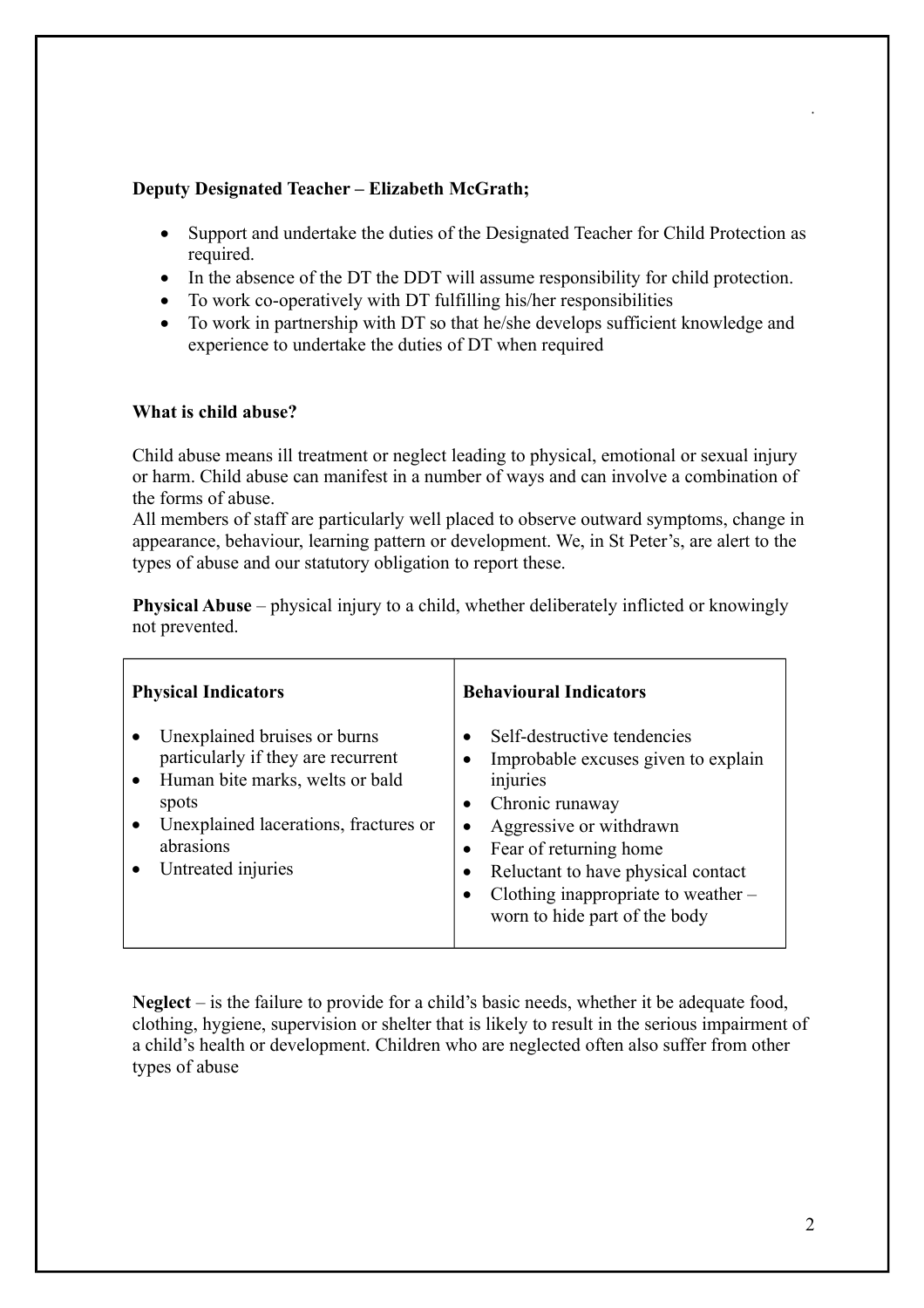| <b>Physical Indicators</b>      | <b>Behavioural Indicators</b>     |
|---------------------------------|-----------------------------------|
| Constant hunger                 | Tiredness, listlessness           |
| Poor state of clothing and / or | • Lack of social relationships    |
| personal hygiene                | • Compulsive stealing, begging or |
| • Untreated medical problems    | scavenging                        |
| Emaciation / distended stomach  | Frequently absent or late         |
| Constant tiredness              | Low self-esteem.                  |

**Emotional Abuse (psychological abuse):** persistent or significant emotional maltreatment or rejection, resulting in severe adverse effects on the emotional, physical and/or behavioural development of a child.

| <b>Physical Indicators</b>                    | <b>Behavioural Indicators</b>    |
|-----------------------------------------------|----------------------------------|
| Sudden speech disorder<br>Signs of mutilation | Developmental gaps<br>Withdrawal |
| Signs of solvent abuse                        | Attention seeking                |
| Wetting and / or soiling                      | Inhibition in play               |
| Attention seeking behaviour                   | Copying negative behaviours      |
| Poor peer relationships                       |                                  |

**Sexual Abuse:** the sexual exploitation of a child or young person for an adult's or another young person's own sexual gratification: the involvement of children or young people in sexual activities of any kind (including exposure to pornography) which they do not understand, to which they are unable to give informed consent or that violate normal family roles. Sexual abuse can be perpetrated by adult males, females and other children.

| <b>Physical Indicators</b>                                                                                                                                                                                                                                       | <b>Behavioural Indicators</b>                                                                                                                                                                                                                                                                                         |
|------------------------------------------------------------------------------------------------------------------------------------------------------------------------------------------------------------------------------------------------------------------|-----------------------------------------------------------------------------------------------------------------------------------------------------------------------------------------------------------------------------------------------------------------------------------------------------------------------|
| Soreness or bleeding in the genital or<br>anal areas or in the throat<br>Torn, stained or bloody underclothes<br>Chronic ailments such as stomach<br>pains or headache<br>Difficulty in walking or sitting<br>Frequent urinary infections<br>Vulnerable diseases | Chronically depressed / suicidal<br>$\bullet$<br>Inappropriately seductive or<br>precocious<br>Sexually explicit language<br>$\bullet$<br>Low self-esteem, self-devaluation,<br>lack of confidence<br>• Recurring nightmares / fear of the<br>dark<br>Outbursts of anger / hysteria<br>Overtly protective to siblings |

**Exploitation**- is the intentional ill-treatment, manipulation or abuse of power and control over a child; to take selfish or unfair advantage of a child or situation, for personal gain. Exploitation can be sexual in nature.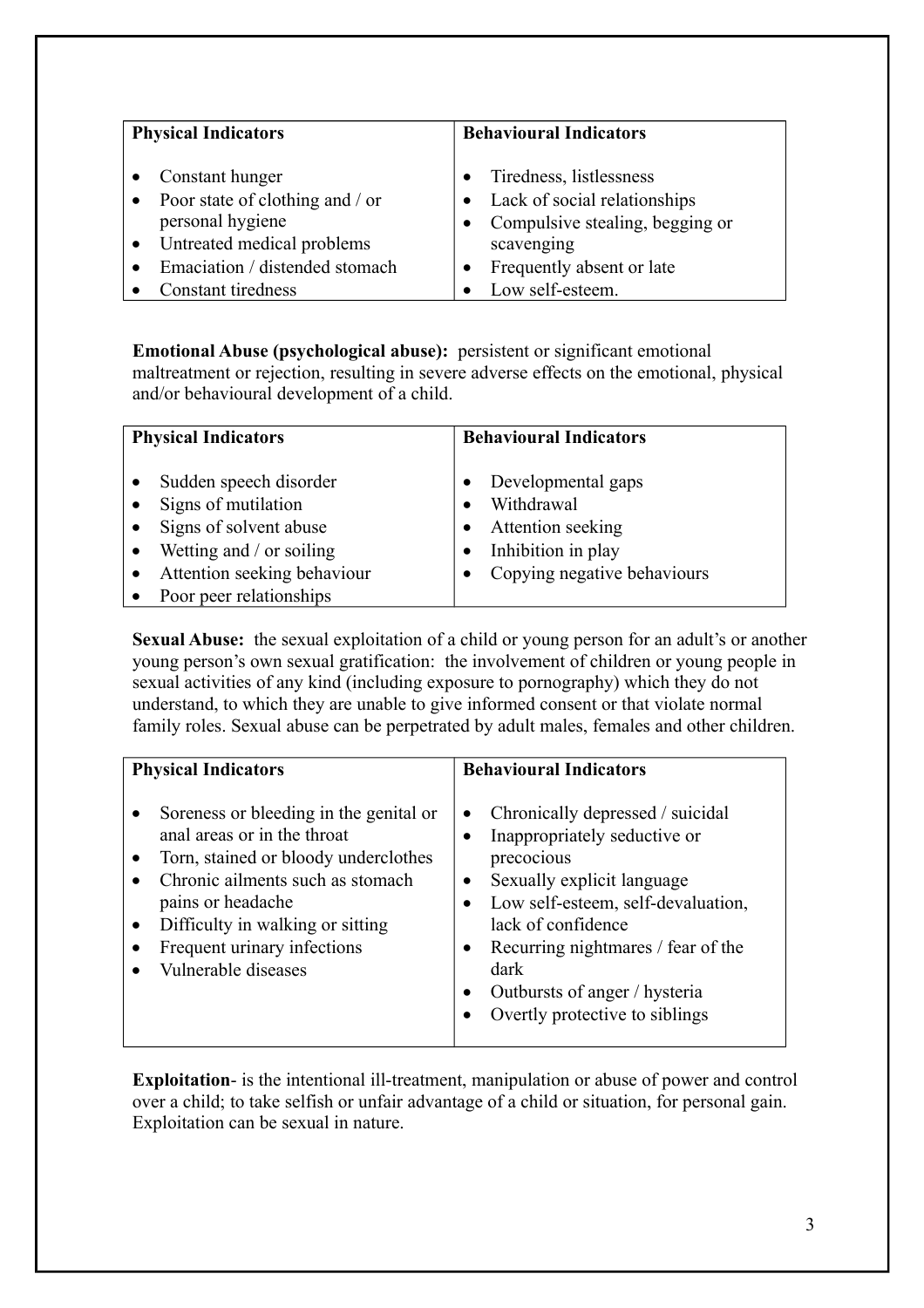These types of abuse apply equally to children with disabilities but the abuse may take slightly different forms, for example, lack of supervision, or the use of physical restraints such as being confined to a wheelchair or bed.

#### **Child Sexual Exploitation**

This is a form of sexual abuse and '*occurs where an individual/group takes advantage of an imbalance of power to coerce, manipulate or deceive a child under the age of 18 into sexual activity…. This form of abuse can also occur through the use of technology…. It can be carried out by adults, young people's peers, on an individual or group and perpetrated by females as well as males.' (Co-operating to Safeguard Children and Young People in Northern Ireland, DHSSPS version 2.0 2017)*

As a school, we understand that CSE encompasses a range of sexual offences and staff, who have concerns that it is occurring, will follow the Child Protection Policy and report it immediately to a member of the Safeguarding Team. These concerns will be passed on to the appropriate agencies: PSNI and Social Services.

| <b>Potential Indicators</b>                                                                                                                                                                                                                                                                                                                                                                               |                                                                                                                                                                                                                                                                              |
|-----------------------------------------------------------------------------------------------------------------------------------------------------------------------------------------------------------------------------------------------------------------------------------------------------------------------------------------------------------------------------------------------------------|------------------------------------------------------------------------------------------------------------------------------------------------------------------------------------------------------------------------------------------------------------------------------|
| Acquisition of money, clothes,<br>$\bullet$<br>mobile phones without plausible<br>explanation<br>Truanting/leaving school without<br>$\bullet$<br>permission<br>Persistently going missing or<br>$\bullet$<br>returning late<br>Receiving lots of texts/phone calls<br>$\bullet$<br>Change in mood-agitated/stressed<br>Appearing distraught/dishevelled<br>Inappropriate sexualised behaviour<br>for age | • Increasing secretiveness around<br>behaviours<br>• Low self-esteem<br>Change in personal hygiene<br>Self harm and other expressions<br>$\bullet$<br>of despair<br>• Physical symptoms e.g bruising;<br>bite marks<br>• Collected from school by<br>unknown adults or taxis |

#### **Domestic Violence and Abuse**

The Stopping Domestic and Sexual Violence and Abuse in Northern Ireland: A Seven Year Strategy (2016) defines domestic violence and abuse as:

**'***Threatening, controlling, coercive behaviour, violence or abuse (psychological, virtual, physical, verbal, sexual, financial or emotional) inflicted on anyone (irrespective of age, ethnicity, religion, gender, gender identity, sexual orientation or any form of disability) by a current or former intimate partner or family member.'*

In St. Peter's we recognise the negative and damaging impact domestic violence has on a child's well-being (socially, emotionally and physically). Where cases are detected, and with support from CPSS, the school will report these to the statutory agency.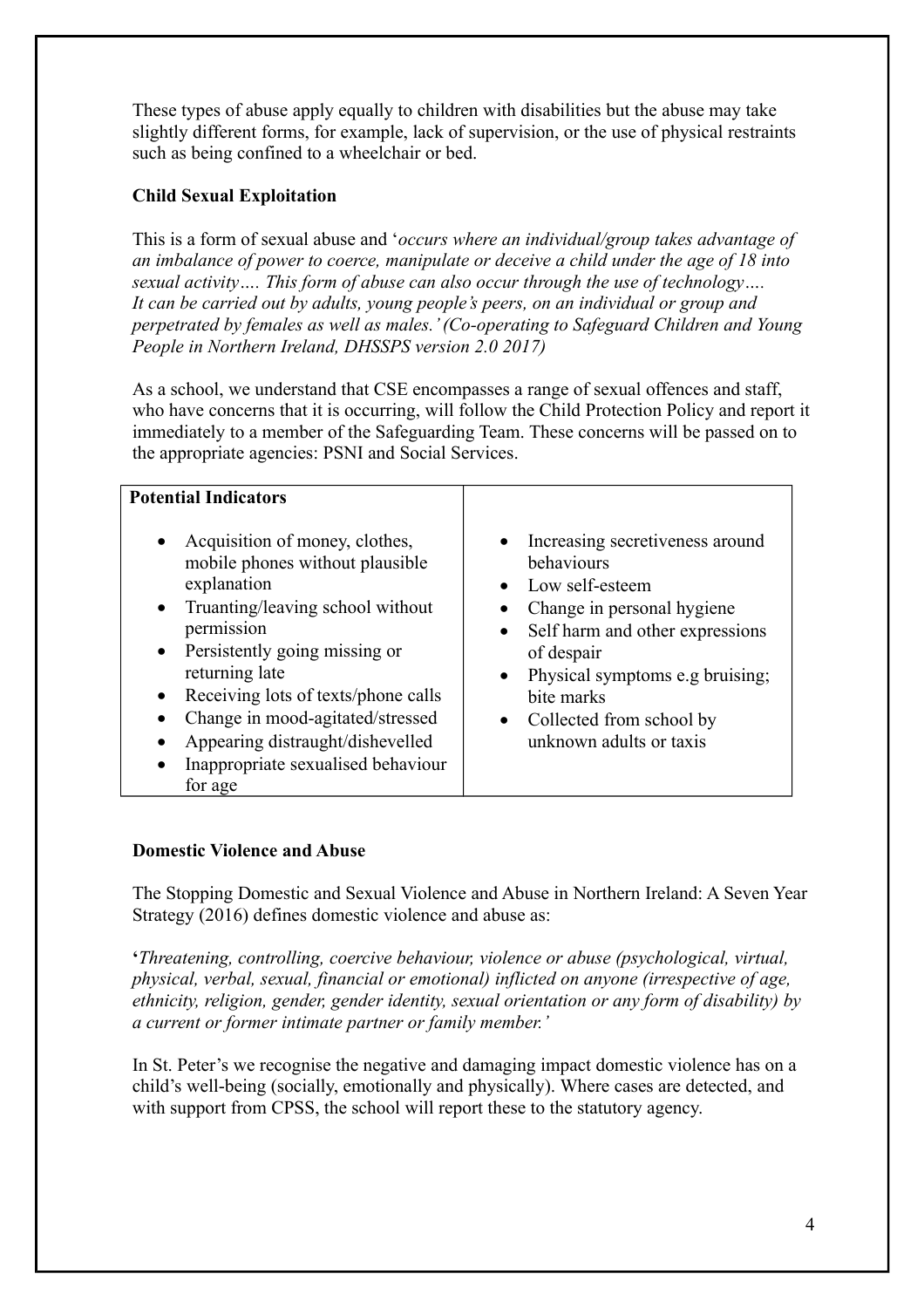#### **Harmful Sexualised Behaviour**

We recognise this to be any behaviour of a sexual nature that takes place without informed consent or the perpetrator uses coercion, threats or intimidation.

The behaviour can include the use of age inappropriate sexually explicit words and phrases, inappropriate touching, sexual violence or threats and sexual behaviour between children, particularly if there is an age difference of more than two years.

As this behaviour requires intervention, the school would seek support from CPSS and guidance provided by the relevant DE circulars.

#### **Female Genital Mutilation**

As a school we take Safeguarding and Child Protection very seriously. With the arrival of children from countries that have differing cultural practices we must be vigilant about those which in themselves are a form of abuse and a criminal practice. As Female Genital Mutilation, in the majority of cases, is thought to take place between the ages of five and eight, then due care must be exercised.

FGM is the partial or total removal of the external female genitalia, or other injury to the female genital organs. This is an unnecessary procedure which is a form of child abuse and violence against women and girls.

Whilst this may be a cultural practice within some communities it is a criminal offence and teachers have a statutory duty to report cases. Where there is a concern that a child may be at immediate risk of FGM this should be reported to the PSNI without delay.

#### **Gender Identity Issues/ Sexual Orientation**

St Peter's Primary School prides itself on providing a safe, happy, enriching, learning environment. The school treats all children with respect and dignity; and values their right to an education, irrespective of actual or perceived sexual orientation. (Ref Anti-Bullying Policy)

#### **Procedures for reporting suspected child abuse;**

- The person receiving the complaint (or information), or noticing signs of possible abuse, must notify the designated teacher for child protection in the school. Any information should be recorded with date, time, place and people who were present as well as what was said. Signs of physical injury observed should be described in detail (Staff complete the Note of Concern).
- The designated teacher must notify the Principal, and together they will decide, taking advice as necessary (CPSS officer), if the information is such that the matter should be referred immediately to the Social Services (if agreement cannot be reached, the decision should be made by the Principal; but where there is doubt, a referral should be made).
- If the school considers that a referral is necessary, it is the Designated Teacher's responsibility to phone the Children's Services Gateway Team and/or the PSNI if a child is at immediate risk.
- In most cases parental consent is sought but not if this would place child at risk of significant harm.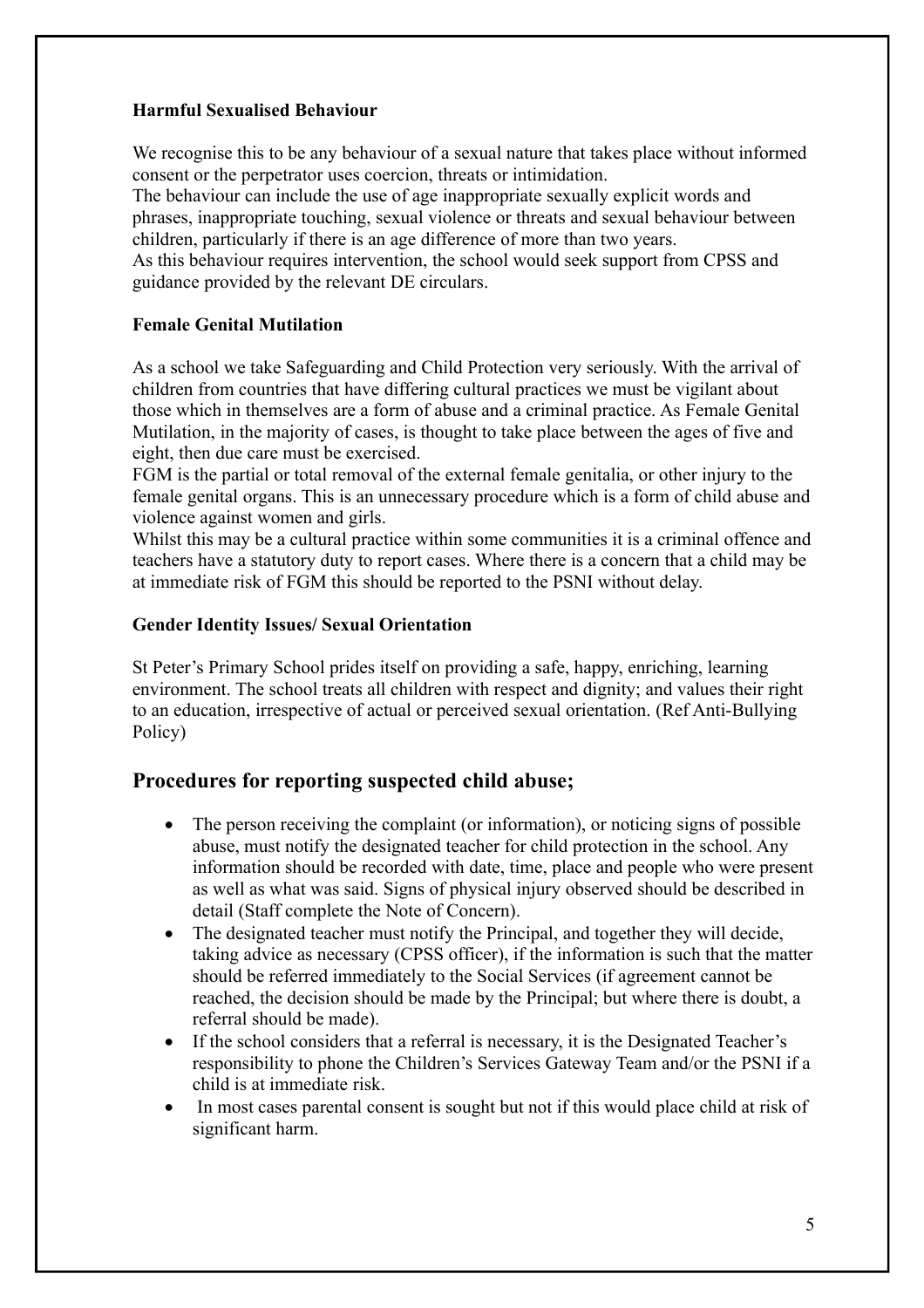- It is imperative that if a child appears to be at immediate risk, the concern is immediately reported to PSNI and Social Services to ensure that emergency protection measures are put in place.
- A UNOCINI referral form will be completed for all referrals even if a referral has been made by phone.

If a child makes a disclosure to a teacher or other member of staff which gives rise to concerns about possible abuse, or if a member of staff has concerns about a child**, the member of staff must act promptly.** 

The following are guidelines for use by staff should a child disclose concerns of a Child Protection nature

| DO                                                                                                                                                                         | <b>DO NOT</b>                                                                                                               |
|----------------------------------------------------------------------------------------------------------------------------------------------------------------------------|-----------------------------------------------------------------------------------------------------------------------------|
| Listen to what the child says                                                                                                                                              | Ask leading questions                                                                                                       |
| Assure the child they are not at<br>fault. Explain to the child that you<br>cannot keep it a secret<br>• Document exactly what the child<br>says using his/her exact words | Put words into the child's mouth<br>Ignore the child's behaviour<br>Remove any clothing<br>Panic<br>Promise to keep secrets |
| • Remember not to promise the<br>child confidentiality                                                                                                                     | Make the child repeat the story<br>unnecessarily                                                                            |
| Stay calm                                                                                                                                                                  | Delay                                                                                                                       |
| Listen                                                                                                                                                                     | Start to investigate                                                                                                        |
| Accept                                                                                                                                                                     |                                                                                                                             |
| Reassure                                                                                                                                                                   | Do nothing                                                                                                                  |
| Explain what you are going to do                                                                                                                                           |                                                                                                                             |
| Record accurately                                                                                                                                                          |                                                                                                                             |
| Seek support for yourself                                                                                                                                                  |                                                                                                                             |

**Any information given to members of staff about possible child abuse cannot be held 'in confidence'. However only those who need to know will be told.**

#### **Bullying (Ref - Anti-Bullying Policy)**

We recognise bullying as a form of abuse which will not be tolerated in our school.

We will endeavour to help all children to acquire the skills necessary to cope confidently with bullying but our staff will be vigilant at all times and will act promptly to combat it whenever or wherever it occurs.

Any complaints of bullying made by children or parents will be fully investigated by the Designated Teacher or the Principal. Steps will be taken to protect, reassure and support the 'target'. Interventions will also be planned and monitored to support the pupil(s) displaying the bullying behaviour. The parents of both sets of children will be notified of the episode and of the action taken.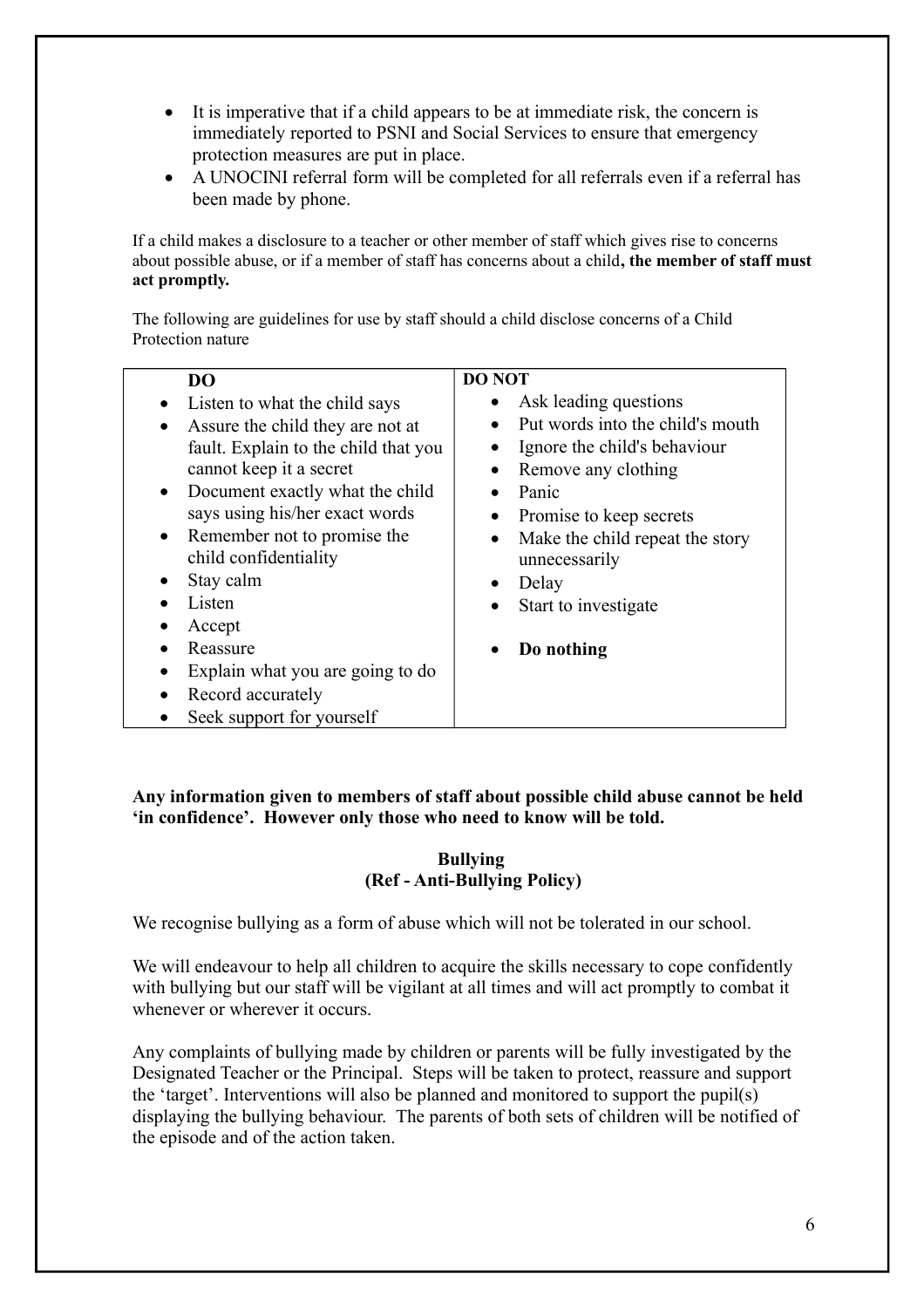Sanctions taken will depend on the seriousness of the behaviour but will usually involve a loss of privileges. The behaviour of the child(ren) will be monitored until staff are satisfied that it will not be repeated. Parents will be kept informed.

#### **Code of Conduct for all Staff**

We at St. Peter's Primary School already demonstrate natural instincts for safeguarding children. This ensures that the recommended child protection procedures are followed with empathy and professionalism.

All actions concerning children and young people must uphold the best interests of the young person as a primary consideration. Staff must always be mindful of the fact that they hold a position of trust, and that their behaviour towards the children and young people in their charge must be above reproach.

All staff will ensure that their words and actions cannot be misconstrued as abuse in any form. They will ensure that all physical and verbal contact with children is professional, particularly in a one-to-one situation.

Members of staff will avoid behaviour which may be perceived as emotional abuse, refraining from sarcasm, verbal bullying, or persistent negative comments or actions. Staff members are advised not to make any unnecessary physical contact with pupils. Pupils may need to be touched in emergencies and when needing comfort.

This Code of Conduct is not intended to detract from the enriching experiences children and young people gain from positive interaction with staff within the education sector. It is intended to assist staff in respect of the complex issue of child abuse, by drawing attention to the areas of risk for staff and by offering guidance on prudent conduct.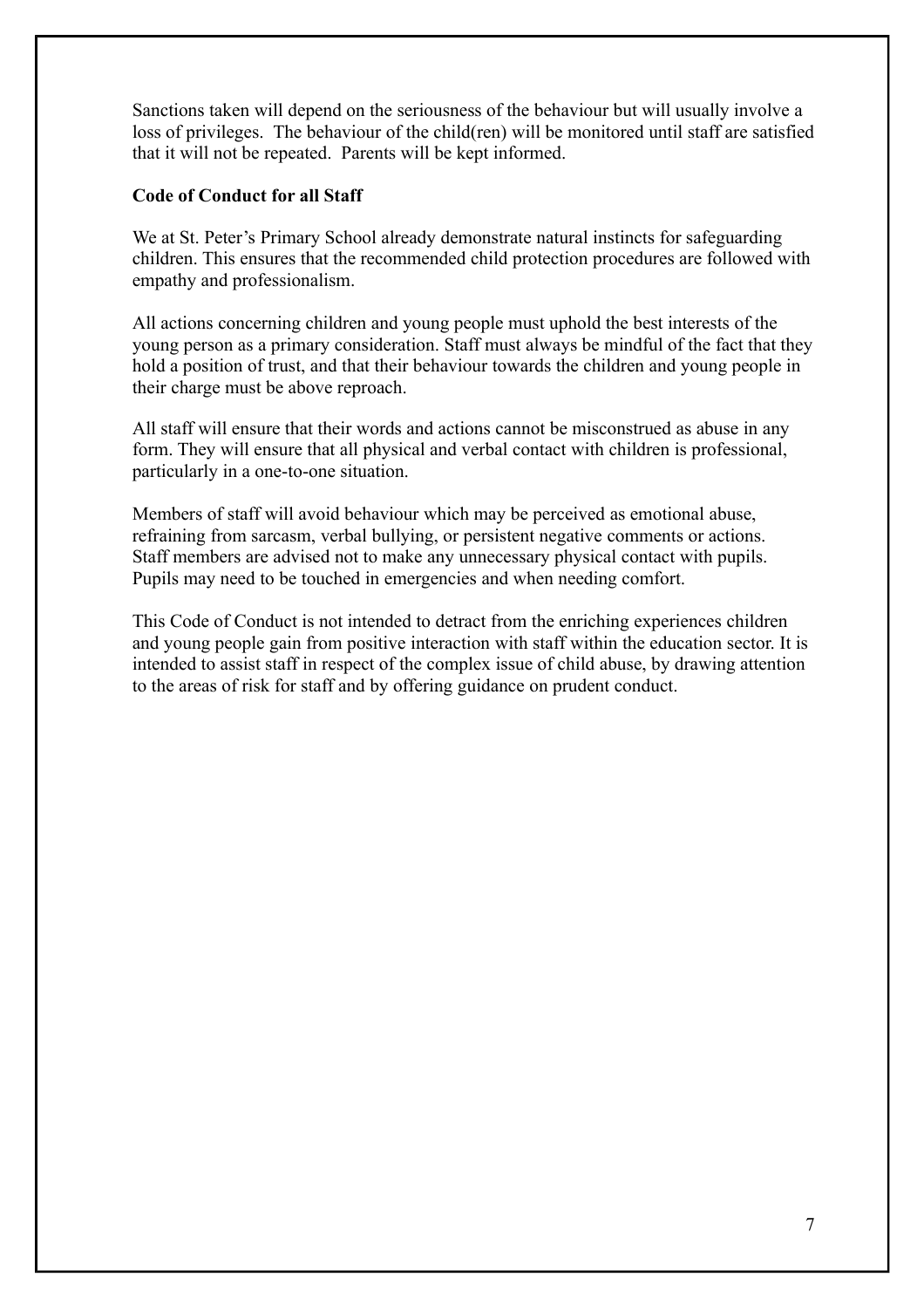

**If a parent has a potential child protection concern:**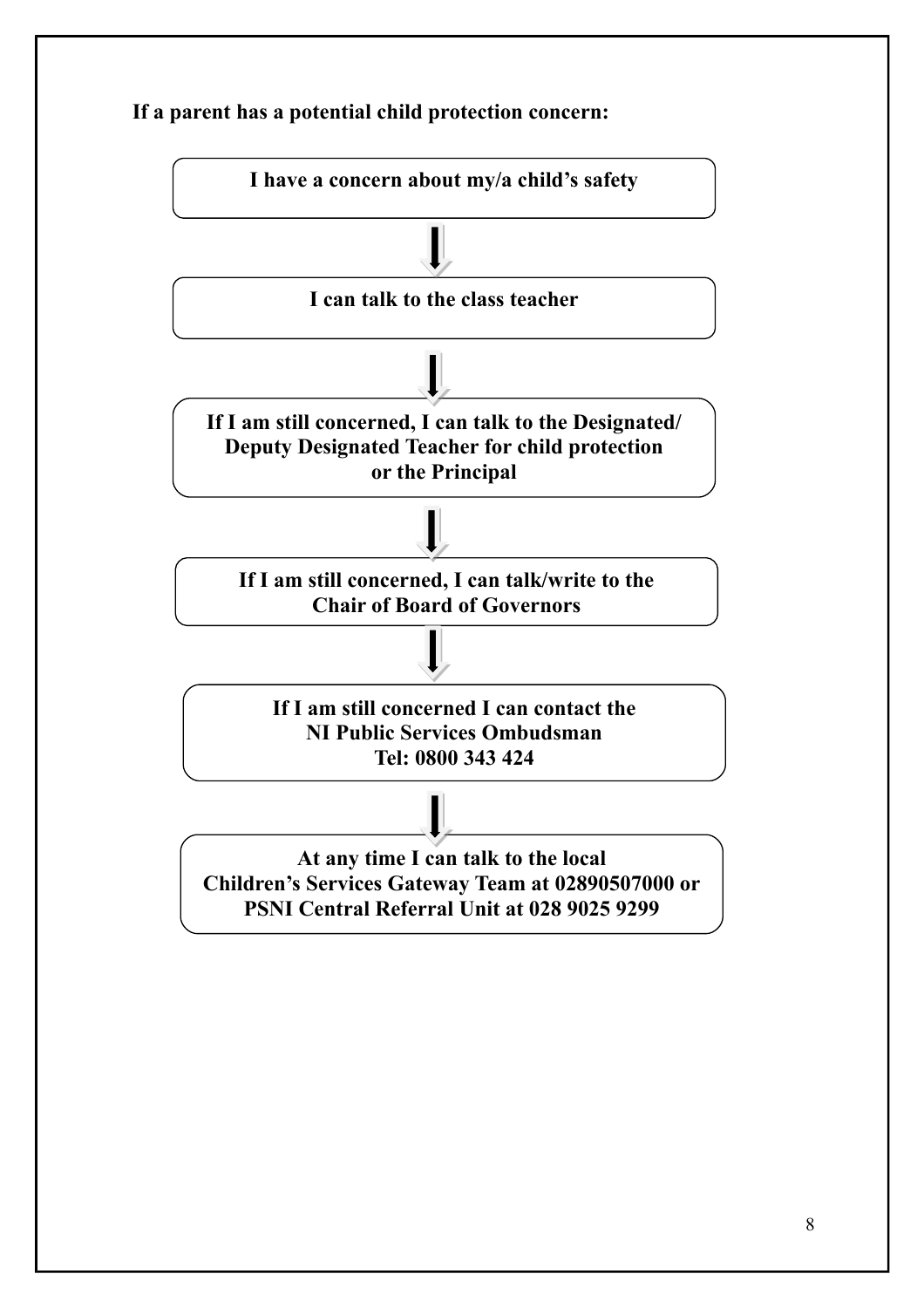#### **Dealing with Allegations against a Member of Staff**

Principals and Boards of Governors have a duty of care for the welfare of pupils but as employers, they also have a duty of care to their staff and provide effective support for anyone facing an allegation.

- Allegation reported immediately to Principal or Designated Teacher.
- A Lead Individual identified to manage handling of allegation from outset (Principal or a designated senior member of staff).
- If Principal is subject of concern, the allegation should be reported immediately to Chair of the Board of Governors, Deputy Chairperson, designated Governor for Child Protection and person to be the Lead Individual
- Issue should be dealt with priority, confidentiality and unwarranted publicity.
- Allegations should not be shared with other staff or children.
- All allegations must be recorded in Record of Child Abuse Complaints books and retained securely.

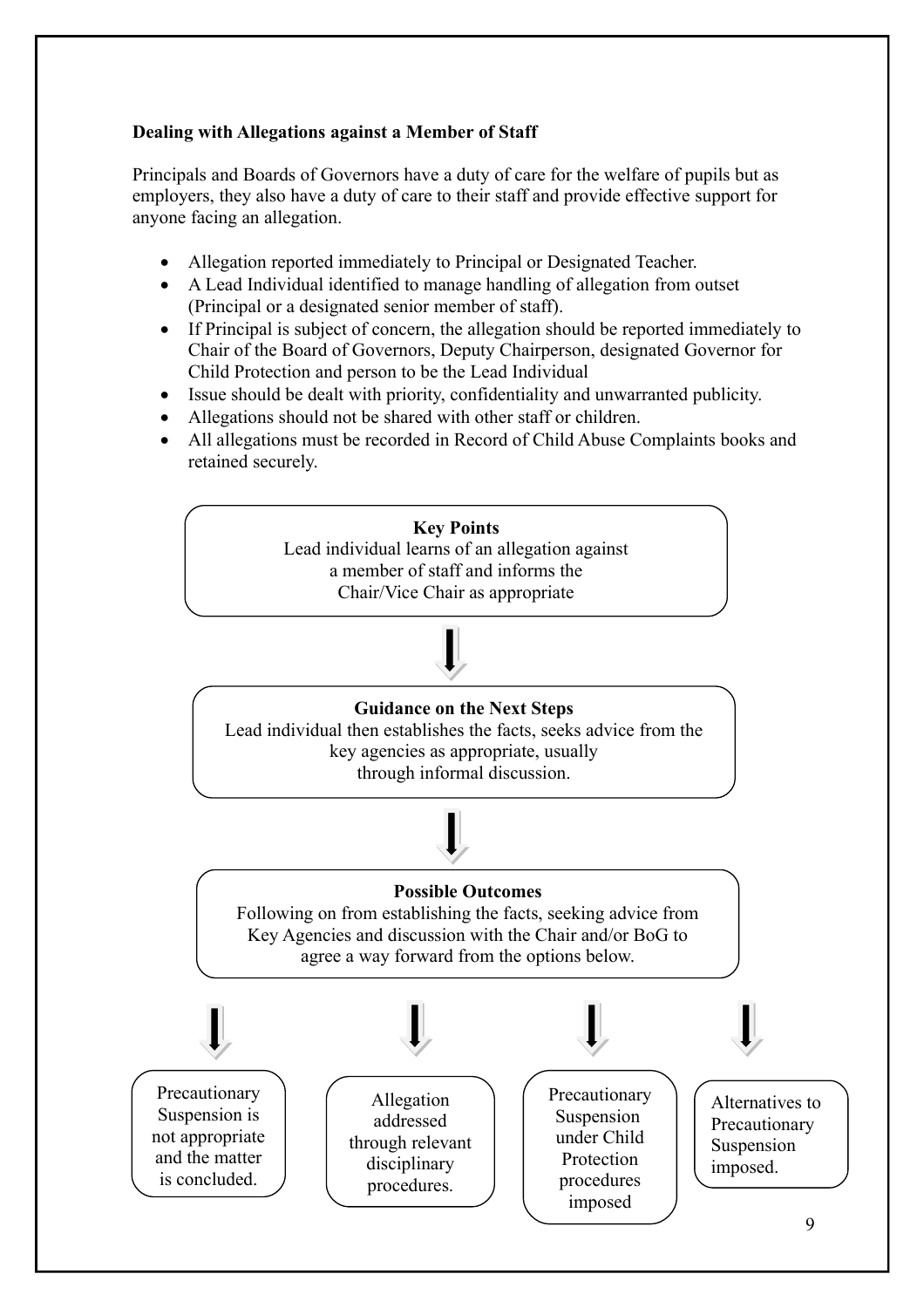#### **Visitors to Schools Recruitment and Vetting of Staff and Volunteers ( Ref Policy- Volunteers / Vetting)**

All new paid teaching and non-teaching staff, examination invigilators and private contracted transport providers require an Enhanced Disclosure Certificate (EDC) from Access NI before taking up post.

Volunteers who work unsupervised are required to have an EDC but those who work under supervision are not required to have an EDC but are risk assessed by Mr Laverty. Checks may still be carried out for supervised volunteers through Access NI. Visitors to schools, such as parents, suppliers of goods and services, to carry out maintenance do not routinely need to be vetted before being allowed onto school premises. However, such visitors need to be managed by school staff and access limited/restricted as needs require.

#### **The School Curriculum**

Children are taught the 'preventative curriculum' through lessons across several subjects or cross curricular themes. Teachers mainly do this through PDMU, TWAU and our religious programme. The children are taught by lesson and example to show respect for themselves and others as we are all unique. In order to grow in to healthy, positive, responsible citizens they are taught to respect themselves and protect themselves. Through UICT, the children learn how to behave online, how to report e-bullying and behaviours which are appropriate and acceptable. Through TWAU –Science they are made aware of substances which can harm them and how to keep themselves happy and healthy. As part of the religion programme, the children recognise they are all special and that their bodies are private to them.

The pupils are made aware of school staff responsible for Child Protection. Mr Laverty visits each class to discuss the Child Protection team's role within the school and how they are there to help. Teachers regularly discuss with their children who they can speak to. Pupils know they can speak to any teacher, teaching assistant or member of the wider school community should they have concerns.

There are signs throughout the school to remind parents and pupils that St Peter's staff are there to support them should issues arise. Critical incidents, drug awareness, bullying and other issues are covered within the school's Pastoral Care document.

#### **Conclusion**

It would be impossible and inappropriate to lay down hard and fast rules to cover all the circumstances in which staff interrelate with children and young people, or where opportunities for their conduct to be misconstrued might occur.

In all circumstances, employees' professional judgement will be exercised and for the vast majority of employees this Code of Conduct will serve only to confirm what has always been their practice.

It is prudent for all staff to reappraise their teaching styles, relationships with children and their manner and approach to individuals. This will ensure that they give no grounds for doubt about their intentions to colleagues, children or parents / guardians.